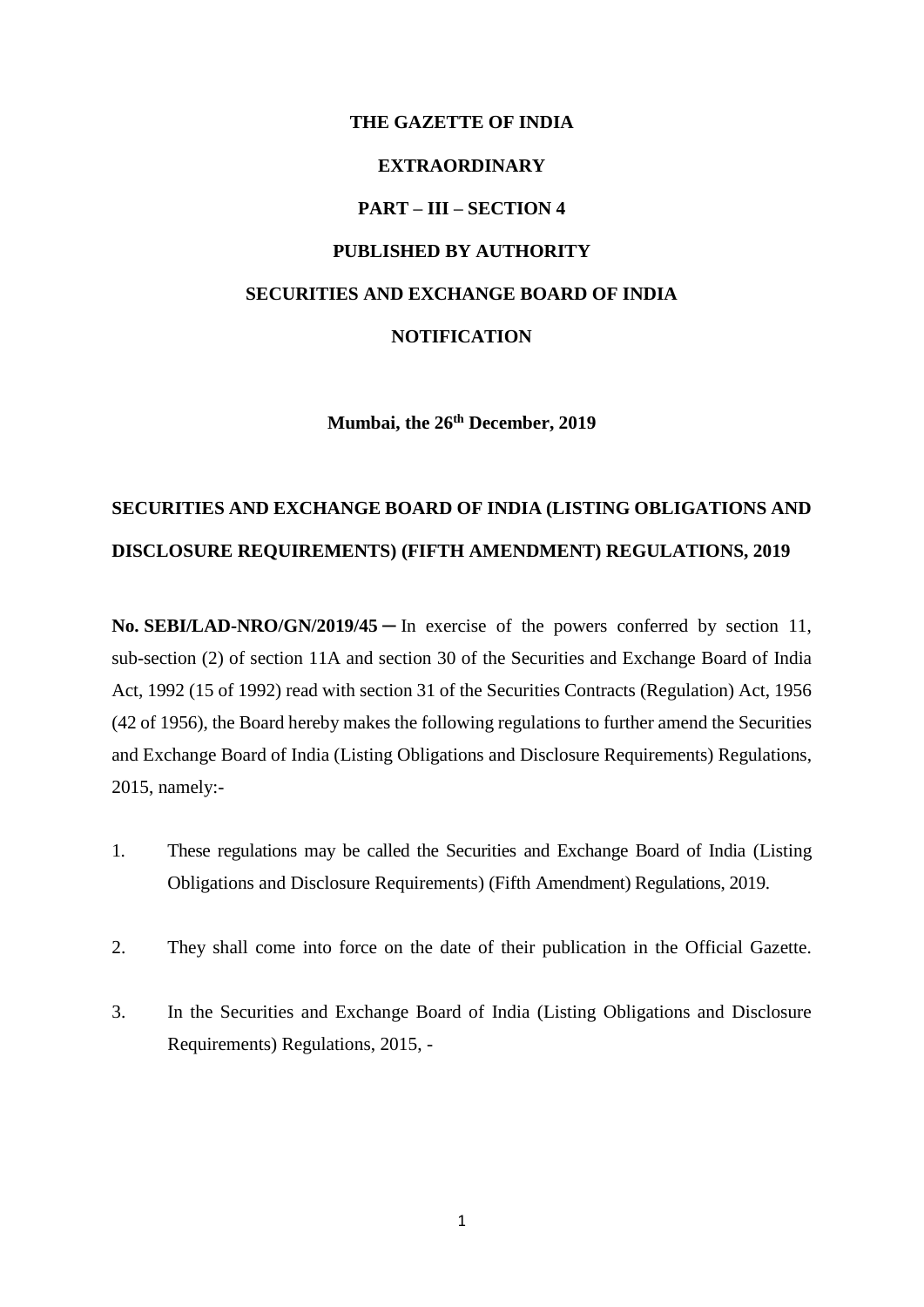- I. in regulation 34,
	- i. in sub-regulation (2), in clause (f), for the words "five hundred" appearing after the word "top" and before the word "listed", the words "one thousand" shall be substituted.
	- ii. in the proviso to clause (f), for the words "five hundred" appearing after the word "top" and before the word "listed", the words "one thousand" shall be substituted.
- II. in regulation 42, in sub-regulation (2), the following proviso shall be inserted, namely,-

"Provided that in the case of rights issues, the listed entity shall give notice in advance of atleast three working days (excluding the date of intimation and the record date)."

## **AJAY TYAGI CHAIRMAN SECURIRIES AND EXCHANGE BOARD OF INDIA**

## **Footnotes**:

- 1. The Securities and Exchange Board of India (Listing Obligations and Disclosure Requirements) Regulations, 2015 were published in the Gazette of India on 2nd September 2015 vide No. SEBI/LAD-NRO/GN/2015-16/013.
- 2. The Securities and Exchange Board of India (Listing Obligations and Disclosure Requirements) Regulations, 2015, were subsequently amended on:
	- a) December 22, 2015 by the Securities and Exchange Board of India (Listing Obligations and Disclosure Requirements) (Amendment) Regulations, 2015 vide notification no. SEBI/LAD-NRO/GN/2015-16/27.
	- b) May 25, 2016 by Securities and Exchange Board of India (Listing Obligations and Disclosure Requirements) (Amendment) Regulations, 2016 vide notification no. SEBI/LAD-NRO/GN/ 2016-17/001.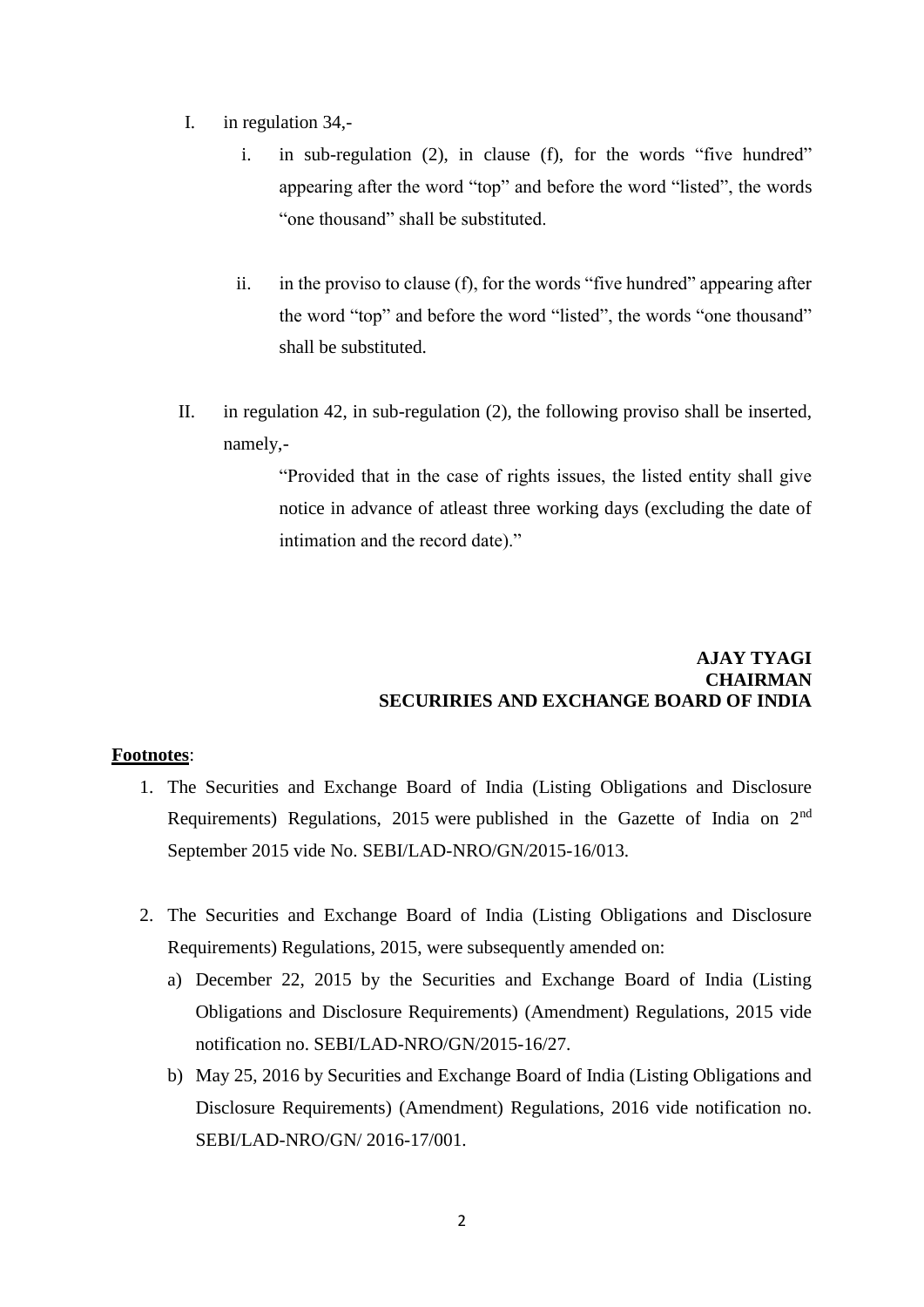- c) July 8, 2016 by Securities and Exchange Board of India (Listing Obligations and Disclosure Requirements) (Second Amendment) Regulations, 2016 vide notification no. SEBI/ LAD-NRO/GN/2016-17/008.
- d) January 4, 2017 by Securities and Exchange Board of India (Listing Obligations and Disclosure Requirements) (Third Amendment) Regulations, 2016 vide notification no. SEBI/ LAD-NRO/GN/2016-17/025.
- e) February 15, 2017 by Securities and Exchange Board of India (Listing Obligations and Disclosure Requirements) (Amendment) Regulations, 2017 vide notification no. SEBI/LAD/NRO/GN/2016-17/029.
- f) March 6, 2017 by the Securities and Exchange Board of India (Payment of Fees and Mode of Payment) (Amendment) Regulations, 2017 vide Notification No. LAD-NRO/GN/2016- 17/037 read with March 29, 2017 by Securities and Exchange Board of India (Payment of Fees and Mode of Payment) (Amendment) Regulations, 2017 vide notification no. SEBI/LAD/NRO/GN/2016-17/38.
- g) May 9, 2018 by the Securities and Exchange Board of India (Listing Obligations and Disclosure Requirements) (Amendment) Regulations, 2018 vide notification no. SEBI/LAD-NRO/GN/2018/10.
- h) May 30, 2018 by the Securities and Exchange Board of India (Listing Obligations and Disclosure Requirements) (Second Amendment) Regulations, 2018 vide notification no. SEBI/LAD-NRO/GN/2018/13.
- i) June 1, 2018 by the Securities and Exchange Board of India (Listing Obligations and Disclosure Requirements) (Third Amendment) Regulations, 2018 vide notification no. SEBI/LAD-NRO/GN/2018/21.
- j) June 8, 2018 by the Securities and Exchange Board of India (Listing Obligations and Disclosure Requirements) (Fourth Amendment) Regulations, 2018 vide notification no. SEBI/LAD-NRO/GN/2018/24.
- k) September 6, 2018 by the Securities and Exchange Board of India (Listing Obligations and Disclosure Requirements) (Fifth Amendment) Regulations, 2018 vide notification no. SEBI/LAD-NRO/GN/2018/30.
- l) November 16, 2018 by the Securities and Exchange Board of India (Listing Obligations and Disclosure Requirements) (Sixth Amendment) Regulations, 2018 vide notification no. SEBI/LAD-NRO/GN/2018/47.